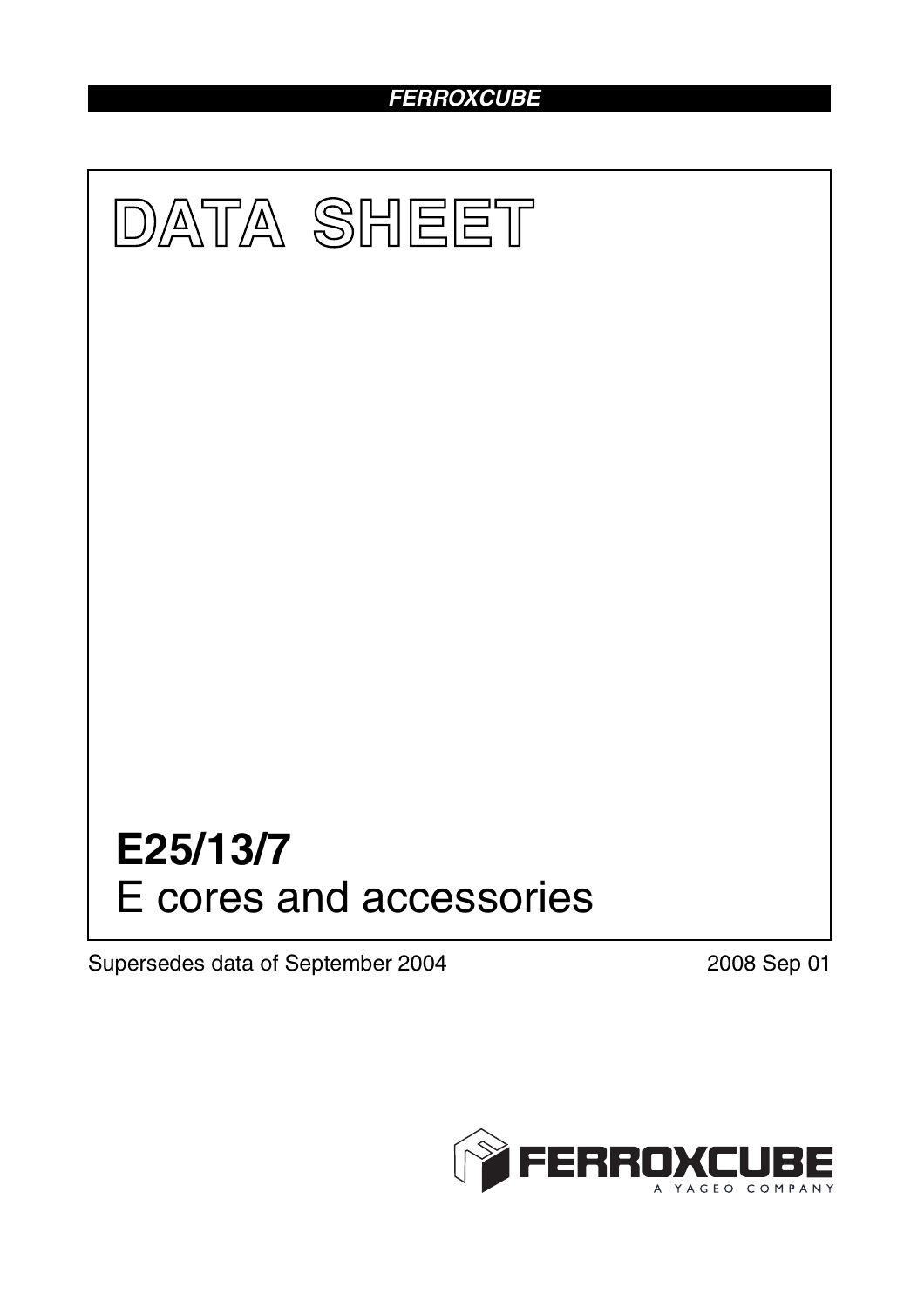### **CORE SETS**

# **Effective core parameters**

| <b>SYMBOL</b>             | <b>PARAMETER</b>                      | <b>VALUE</b>    | <b>UNIT</b>     |
|---------------------------|---------------------------------------|-----------------|-----------------|
| $\Sigma(I/A)$             | 1.11<br>core factor (C1)              |                 | $mm-1$          |
| $V_{e}$                   | effective volume                      | mm <sup>3</sup> |                 |
| l <sub>e</sub>            | 58.0<br>effective length              |                 | mm              |
| A <sub>e</sub>            | 52.0<br>effective area                |                 | mm <sup>2</sup> |
| $\mathbf{A}_{\text{min}}$ | minimum area<br>52.0                  |                 | mm <sup>2</sup> |
| m                         | mass of core half<br>$\approx 8$<br>g |                 |                 |



#### **Core halves**

 $A_L$  measured in combination with a non-gapped core half, clamping force for  $A_L$  measurements 20 ±10 N unless otherwise stated.

| <b>GRADE</b> | $A_L$<br>(nH)             | $\mu_{\mathbf{e}}$ | <b>TOTAL AIR GAP</b><br>$(\mu m)$ | <b>TYPE NUMBER</b> |
|--------------|---------------------------|--------------------|-----------------------------------|--------------------|
| 3C81         | $63 + 5\%/1$              | $\approx 56$       | $\approx 1740$                    | E25/13/7-3C81-E63  |
|              | $100 + 8%$                | $\approx 99$       | $\approx 920$                     | E25/13/7-3C81-A100 |
|              | 160 ±8%                   | $\approx$ 143      | $\approx 500$                     | E25/13/7-3C81-A160 |
|              | $250 + 15%$               | $\approx$ 224      | $\approx 280$                     | E25/13/7-3C81-A250 |
|              | $315 + 15%$               | $\approx$ 282      | $\approx 210$                     | E25/13/7-3C81-A315 |
|              | 2460 ± 25%                | $\approx$ 2200     | $\approx 0$                       | E25/13/7-3C81      |
| 3C90         | $63 + 5\%$ <sup>(1)</sup> | $\approx 56$       | $\approx 1740$                    | E25/13/7-3C90-E63  |
|              | $100 + 8%$                | $\approx 99$       | $\approx 920$                     | E25/13/7-3C90-A100 |
|              | 160 $\pm$ 8%              | $\approx$ 143      | $\approx 500$                     | E25/13/7-3C90-A160 |
|              | $250 + 15%$               | $\approx$ 224      | $\approx 280$                     | E25/13/7-3C90-A250 |
|              | $315 + 15%$               | $\approx$ 282      | $\approx 210$                     | E25/13/7-3C90-A315 |
|              | 1900 ± 25%                | $\approx$ 1700     | $\approx 0$                       | E25/13/7-3C90      |
| 3C91<br>des  | 2460 ± 25%                | $\approx$ 2200     | $\approx 0$                       | E25/13/7-3C91      |
| 3C92<br>des  | 1450 ±25%                 | $\approx$ 1280     | $\approx 0$                       | E25/13/7-3C92      |
| 3C94         | 1900 ± 25%                | $\approx 1700$     | $\approx 0$                       | E25/13/7-3C94      |
| 3C96<br>des  | 1650 ±25%                 | $\approx$ 1480     | $\approx 0$                       | E25/13/7-3C96      |

(EF25)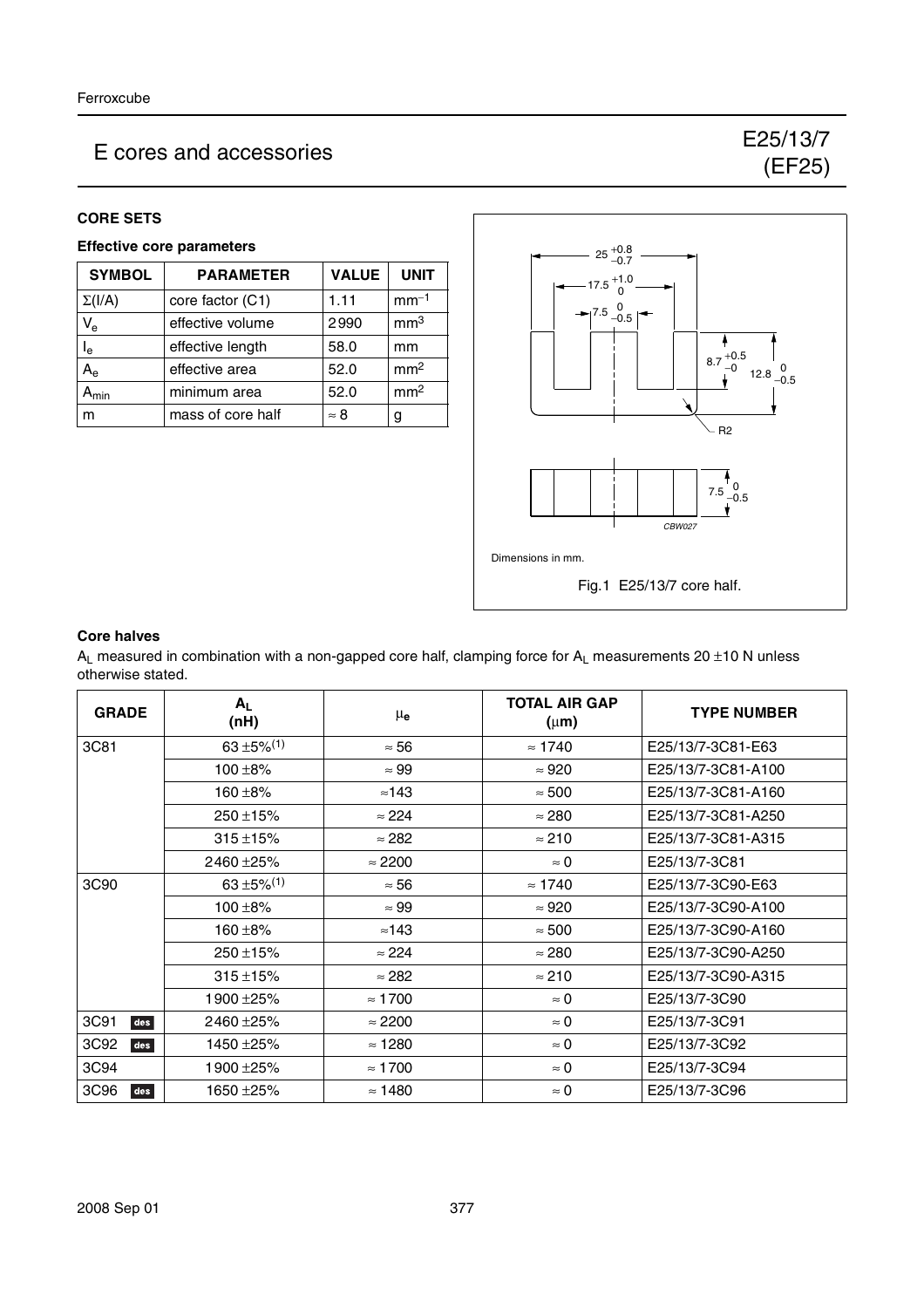| <b>GRADE</b>    | $A_L$<br>(nH)             | $\mu_{\bf e}$  | <b>TOTAL AIR GAP</b><br>$(\mu m)$ | <b>TYPE NUMBER</b> |
|-----------------|---------------------------|----------------|-----------------------------------|--------------------|
| 3F <sub>3</sub> | $63 + 5\%$ <sup>(1)</sup> | $\approx 56$   | $\approx 1740$                    | E25/13/7-3F3-E63   |
|                 | $100 + 8%$                | $\approx 99$   | $\approx 920$                     | E25/13/7-3F3-A100  |
|                 | $160 + 8%$                | $\approx$ 143  | $\approx 500$                     | E25/13/7-3F3-A160  |
|                 | $250 + 15%$               | $\approx$ 224  | $\approx 280$                     | E25/13/7-3F3-A250  |
|                 | $315 + 15%$               | $\approx$ 282  | $\approx$ 210                     | E25/13/7-3F3-A315  |
|                 | 1650 ±25%                 | $\approx$ 1480 | $\approx 0$                       | E25/13/7-3F3       |
| 3F35<br>des     | 1250 ± 25%                | $\approx$ 1120 | $\approx 0$                       | E25/13/7-3F3       |

#### **Note**

1. Measured in combination with an equal gapped core half, clamping force for  $A_L$  measurements, 20 ±10 N.

# **Core halves of high permeability grades**

Clamping force for  $A_L$  measurements 20  $\pm$ 10 N.

| <b>GRADE</b> | $A_L$<br>(nH)  | μe             | <b>AIR GAP</b><br>(μ <b>m</b> ) | <b>TYPE NUMBER</b> |
|--------------|----------------|----------------|---------------------------------|--------------------|
| 3E27         | 4000 $\pm$ 25% | $\approx$ 3580 | $\approx$                       | E25/13/7-3E27      |

#### **Properties of core sets under power conditions**

|                 | $B(mT)$ at<br>CORE LOSS (W) at                  |                                                 |                                                 |                                                  |                                                 |
|-----------------|-------------------------------------------------|-------------------------------------------------|-------------------------------------------------|--------------------------------------------------|-------------------------------------------------|
| <b>GRADE</b>    | $H = 250$ A/m;<br>$f = 25$ kHz;<br>$T = 100 °C$ | $f = 25$ kHz;<br>$B = 200 mT$ ;<br>$T = 100 °C$ | $f = 100$ kHz;<br>$B = 100$ mT;<br>$T = 100 °C$ | $f = 100$ kHz;<br>$B = 200 mT$ ;<br>$T = 100 °C$ | $f = 400$ kHz;<br>$B = 50 mT$ ;<br>$T = 100 °C$ |
| 3C81            | $\geq 320$                                      | $\leq 0.61$                                     |                                                 |                                                  |                                                 |
| 3C90            | $\geq$ 330                                      | $\leq 0.35$                                     | $\leq 0.38$                                     |                                                  |                                                 |
| 3C91            | $\geq 320$                                      |                                                 | $\leq 0.22^{(1)}$                               | $\leq 1.2^{(1)}$                                 |                                                 |
| 3C92            | $\geq$ 370                                      |                                                 | $\leq 0.3$                                      | $≤ 1.5$                                          |                                                 |
| 3C94            | $\geq 330$                                      |                                                 | $\leq 0.3$                                      | $≤ 1.5$                                          |                                                 |
| 3C96            | $\geq$ 340                                      |                                                 | $\leq 0.22$                                     | $≤ 1.2$                                          |                                                 |
| 3F <sub>3</sub> | $\geq 320$                                      |                                                 | $\leq 0.38$                                     |                                                  | $\leq 0.65$                                     |
| 3F35            | $\geq 300$                                      |                                                 |                                                 |                                                  |                                                 |

#### **Properties of core sets under power conditions (continued)**

|                 | $B(mT)$ at                                      | CORE LOSS (W) at                             |                                               |                                              |                                                     |
|-----------------|-------------------------------------------------|----------------------------------------------|-----------------------------------------------|----------------------------------------------|-----------------------------------------------------|
| <b>GRADE</b>    | $H = 250$ A/m;<br>$f = 25$ kHz;<br>$T = 100 °C$ | i = 500 kHz;<br>$B = 50 mT;$<br>$T = 100 °C$ | f = 500 kHz;<br>$B = 100$ mT;<br>$T = 100 °C$ | $f = 1$ MHz;<br>$B = 30$ mT;<br>$T = 100 °C$ | $f = 3 MHz$ ;<br>$\hat{B} = 10$ mT;<br>$T = 100 °C$ |
| 3C96            | $\geq$ 340                                      | $\leq 1.1$                                   |                                               |                                              |                                                     |
| 3F <sub>3</sub> | $\geq 320$                                      |                                              |                                               |                                              |                                                     |
| 3F35            | $\geq$ 300                                      | $\leq 0.4$                                   | $\leq$ 3.1                                    |                                              |                                                     |

### **Note**

1. Measured at 60 °C.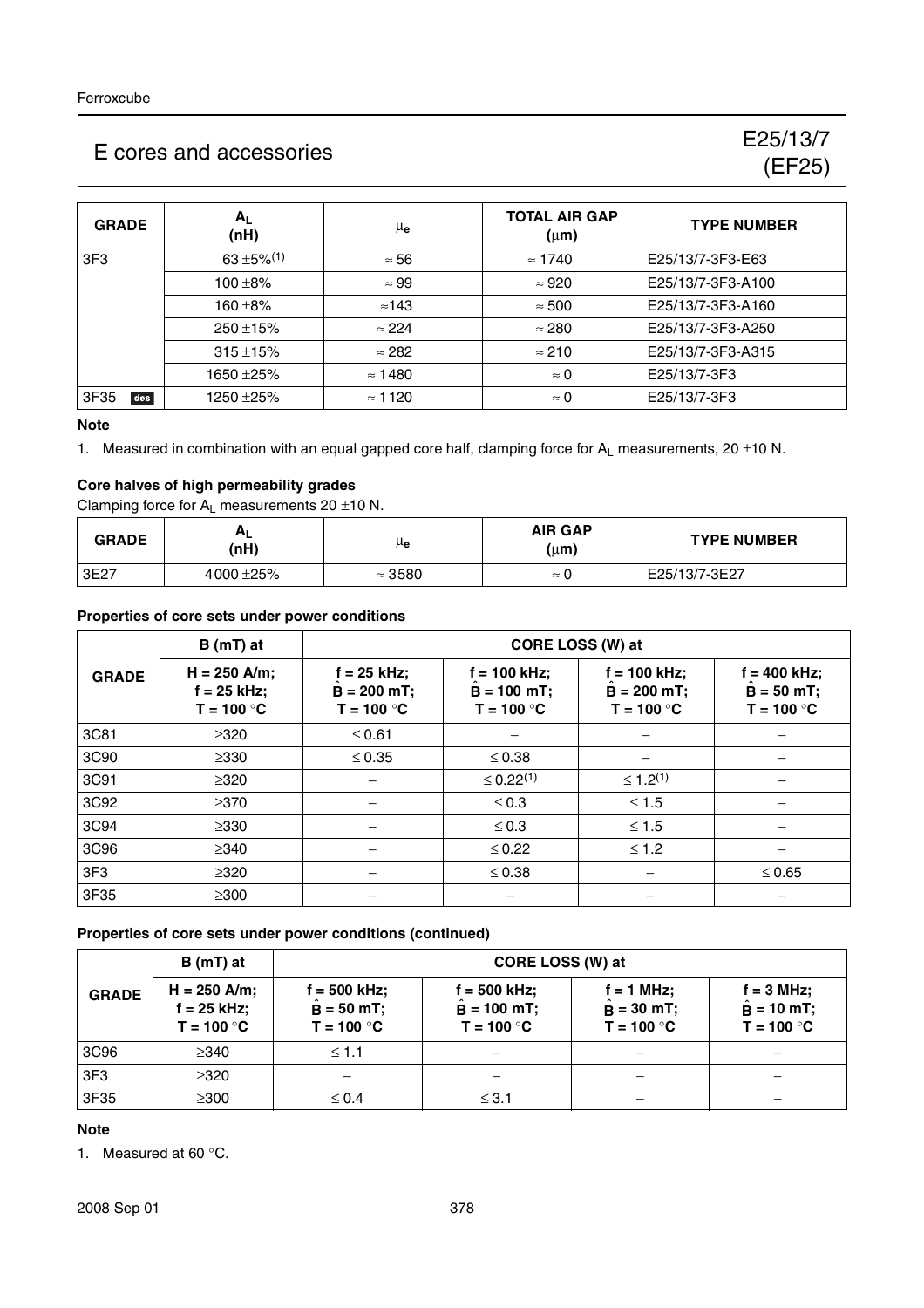# **COIL FORMERS**

### **General data for 6-pins E25/13/7 coil former**

| <b>PARAMETER</b>              | <b>SPECIFICATION</b>                                                                                                  |
|-------------------------------|-----------------------------------------------------------------------------------------------------------------------|
| Coil former material          | phenolformaldehyde (PF), glass reinforced, flame retardant in accordance with<br>"UL 94V-0"; UL file number E59481(M) |
| Pin material                  | copper-tin alloy (CuSn), tin (Sn) plated                                                                              |
| Maximum operating temperature | 180 °C, "IEC 60085", class H                                                                                          |
| Resistance to soldering heat  | "IEC 60068-2-20", Part 2, Test Tb, method 1B, 350 °C, 3.5 s                                                           |
| Solderability                 | "IEC 60068-2-20", Part 2, Test Ta, method 1, 235 °C, 2 s                                                              |



## **Winding data and area product for 6-pins E25/13/7 coil former**

| <b>NUMBER OF</b><br><b>SECTIONS</b> | <b>WINDING</b><br><b>AREA</b><br>(mm <sup>2</sup> ) | <b>MINIMUM</b><br><b>WINDING</b><br><b>WIDTH</b><br>(mm) | <b>AVERAGE</b><br><b>LENGTH OF</b><br>TURN<br>(mm) | <b>AREA</b><br><b>PRODUCT</b><br>Ae x Aw<br>(mm <sup>4</sup> ) | <b>TYPE NUMBER</b>   |
|-------------------------------------|-----------------------------------------------------|----------------------------------------------------------|----------------------------------------------------|----------------------------------------------------------------|----------------------|
|                                     | 56                                                  | 15.45                                                    | 49                                                 | 2910                                                           | CSV-E25/13/7-1S-6P-C |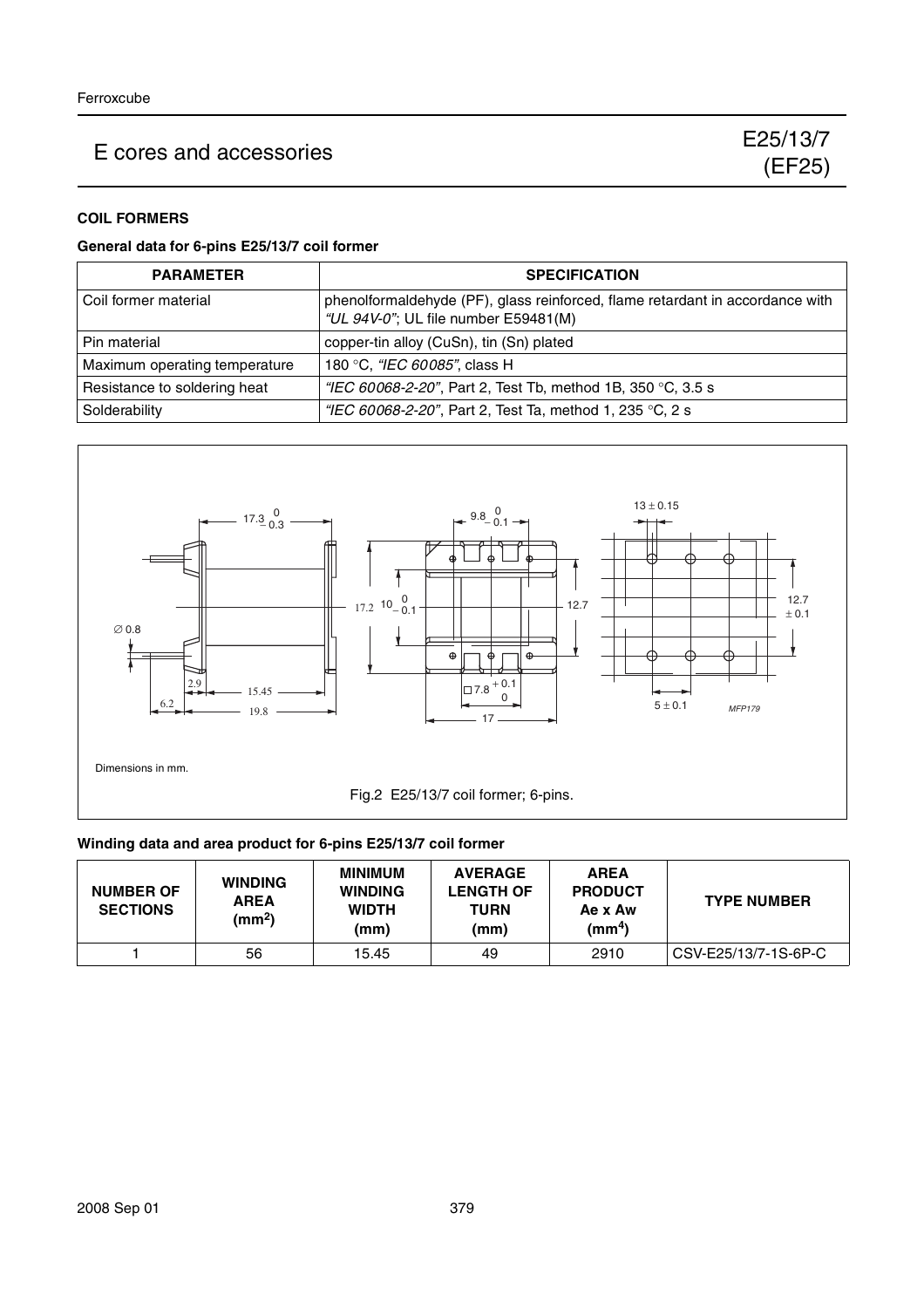#### **General data for 10-pins E25/13/7 coil former**

| <b>PARAMETER</b>              | <b>SPECIFICATION</b>                                                                                                         |
|-------------------------------|------------------------------------------------------------------------------------------------------------------------------|
| l Coil former material        | polybutyleneterephtalate (PBT), glass reinforced, flame retardant in accordance<br>with "UL 94V-0"; UL file number E41871(M) |
| Pin material                  | copper-tin alloy (CuSn), tin (Sn) plated                                                                                     |
| Maximum operating temperature | 155 °C, "IEC 60085", class F                                                                                                 |
| Resistance to soldering heat  | "IEC 60068-2-20", Part 2, Test Tb, method 1B, 350 °C, 3.5 s                                                                  |
| Solderability                 | "IEC 60068-2-20", Part 2, Test Ta, method 1, 235 °C, 2 s                                                                     |



#### **Winding data and area product for 10-pins E25/13/7 coil former**

| <b>NUMBER OF</b><br><b>SECTIONS</b> | <b>WINDING</b><br><b>AREA</b><br>$\text{(mm}^2)$ | <b>MINIMUM</b><br><b>WINDING</b><br><b>WIDTH</b><br>(mm) | <b>AVERAGE</b><br><b>LENGTH OF</b><br>TURN<br>(mm) | <b>AREA</b><br><b>PRODUCT</b><br>Ae x Aw<br>(mm <sup>4</sup> ) | <b>TYPE NUMBER</b>  |
|-------------------------------------|--------------------------------------------------|----------------------------------------------------------|----------------------------------------------------|----------------------------------------------------------------|---------------------|
|                                     | 63.3                                             | 15.45                                                    | 52.8                                               | 3290                                                           | CPH-E25/13/7-1S-10P |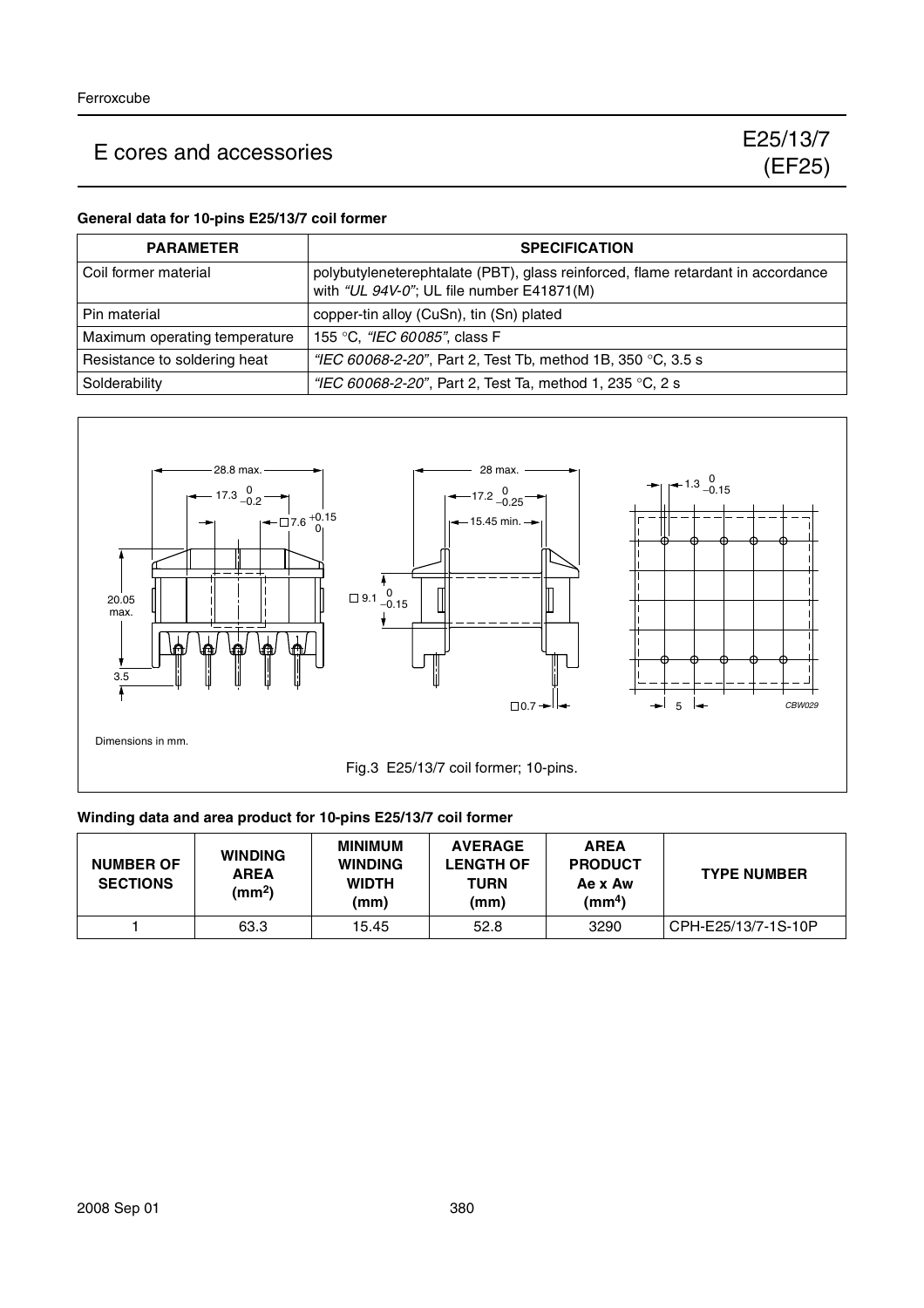### **MOUNTING PARTS**

#### **General data for mounting parts**

| 'TEM | <b>REMARKS</b>         | <b>FIGURE</b> | <b>TYPE NUMBER</b> |
|------|------------------------|---------------|--------------------|
| Clip | stainless steel (CrNi) |               | CLI-E25/13/7       |